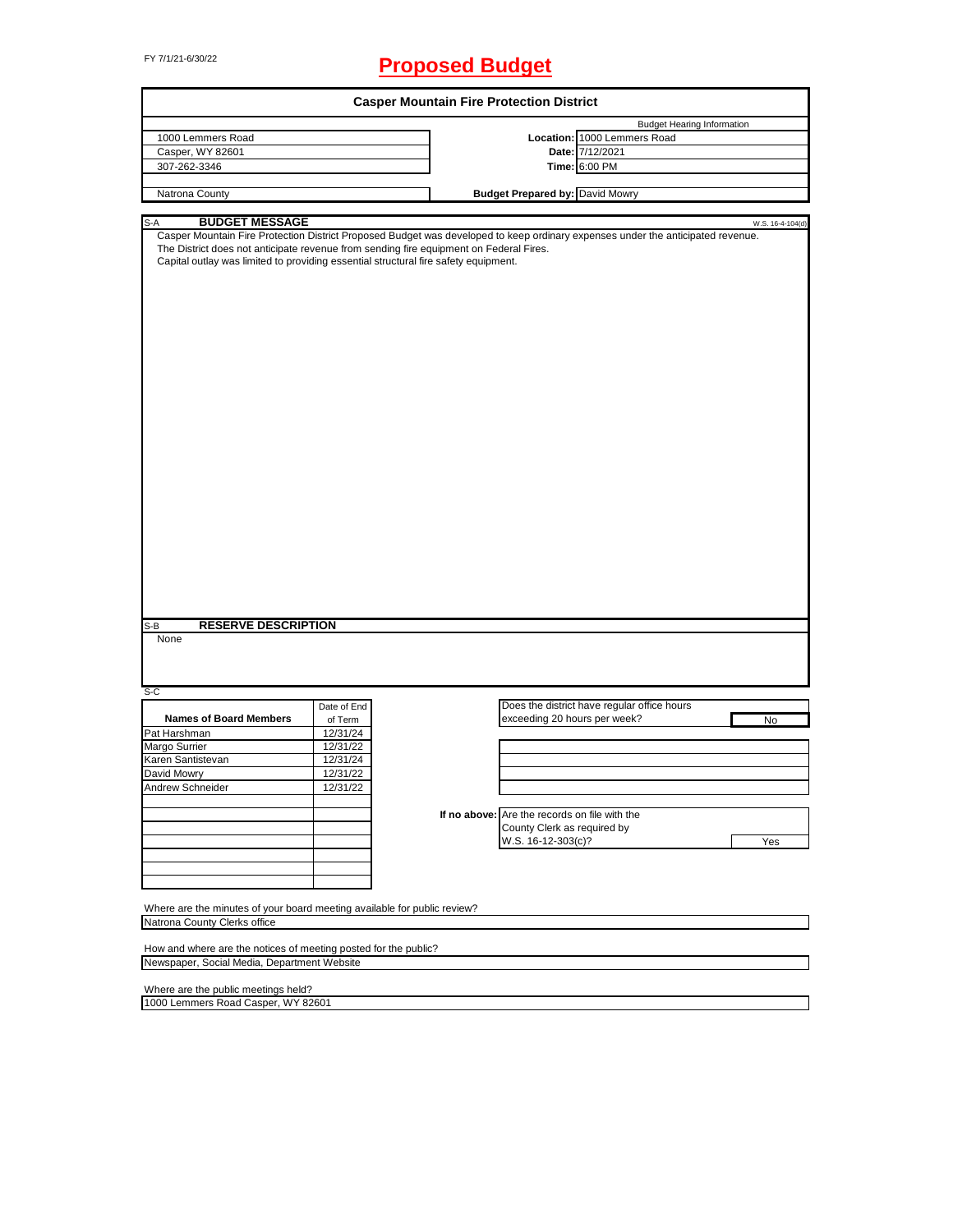#### **PROPOSED BUDGET SUMMARY**

|       | <b>OVERVIEW</b>                                             | 2019-2020<br>Actual | 2020-2021<br>Estimated | 2021-2022<br>Proposed | Pending<br>Approval |
|-------|-------------------------------------------------------------|---------------------|------------------------|-----------------------|---------------------|
| $S-1$ | <b>Total Budgeted Expenditures</b>                          | \$66,651            | \$125,945              | \$77,077              |                     |
| $S-2$ | <b>Total Principal to Pay on Debt</b>                       | \$15,397            | \$49,838               |                       |                     |
| $S-3$ | <b>Total Change to Restricted Funds</b>                     | \$0                 | \$0                    |                       |                     |
|       |                                                             |                     |                        |                       |                     |
| $S-4$ | <b>Total General Fund and Forecasted Revenues Available</b> | \$300,697           | \$409,443              | \$308.035             |                     |
|       |                                                             |                     |                        |                       |                     |
| $S-5$ | Amount requested from County Commissioners                  | \$24,100            | \$82,800               | \$53,450              |                     |
| $S-6$ | <b>Additional Funding Needed:</b>                           |                     |                        |                       |                     |

| <b>REVENUE SUMMARY</b> |                                              | 2019-2020 | 2020-2021 | 2021-2022                                | Pending                                                                                                                                                                                                                          |
|------------------------|----------------------------------------------|-----------|-----------|------------------------------------------|----------------------------------------------------------------------------------------------------------------------------------------------------------------------------------------------------------------------------------|
|                        |                                              | Actual    | Estimated | Proposed                                 | Approval                                                                                                                                                                                                                         |
|                        |                                              |           |           |                                          |                                                                                                                                                                                                                                  |
| $S-7$                  | <b>Operating Revenues</b>                    | \$0       | \$1,000   | \$0                                      | en de la familie de la familie de la familie de la familie de la familie de la familie de la familie de la fam<br>De la familie de la familie de la familie de la familie de la familie de la familie de la familie de la famili |
| $S-8$                  | Tax levy (From the County Treasurer)         | \$20,322  | \$78,000  | \$49,161                                 | <u>Mariji ya K</u>                                                                                                                                                                                                               |
| $S-9$                  | <b>Government Support</b>                    | \$43.068  | \$119.657 | \$24,200                                 | <u>Hilliklikko k</u>                                                                                                                                                                                                             |
| $S-10$                 | Grants                                       | \$0       | \$0       | \$0                                      | en de la familie de la familie de la familie de la familie de la familie de la familie de la familie de la fam<br>De la familie de la familie de la familie de la familie de la familie de la familie de la familie de la famili |
| $S-11$                 | Other County Support (Not from Co. Treas.)   | \$3,778   | \$4,800   | \$4,289                                  | <u>saan ku</u>                                                                                                                                                                                                                   |
| $S-12$                 | <b>Miscellaneous</b>                         | \$31,516  | \$3,973   | \$4.150                                  | <u>saman k</u>                                                                                                                                                                                                                   |
| $S-13$                 | <b>Other Forecasted Revenue</b>              | \$0       | \$0       | \$0                                      | ni ka                                                                                                                                                                                                                            |
|                        |                                              |           |           |                                          |                                                                                                                                                                                                                                  |
| $S-14$                 | <b>Total Revenue</b>                         | \$98.684  | \$207.430 | \$81.800                                 | <u> Kalendari Sa</u>                                                                                                                                                                                                             |
|                        | FY 7/1/21-6/30/22                            |           |           | Casper Mountain Fire Protection District |                                                                                                                                                                                                                                  |
|                        |                                              | 2019-2020 | 2020-2021 | 2021-2022                                | Pending                                                                                                                                                                                                                          |
|                        | <b>EXPENDITURE SUMMARY</b>                   | Actual    | Estimated | Proposed                                 | Approval                                                                                                                                                                                                                         |
|                        |                                              |           |           |                                          |                                                                                                                                                                                                                                  |
| $S-15$                 | <b>Capital Outlay</b>                        | \$5,101   | \$29,428  | \$7,200                                  | <u>Million S</u>                                                                                                                                                                                                                 |
| $S-16$                 | <b>Interest and Fees On Debt</b>             | \$2,280   | \$3,715   | \$0                                      | <u>film</u>                                                                                                                                                                                                                      |
| $S-17$                 | <b>Administration</b>                        | \$35,163  | \$59,393  | \$14,195                                 | <u>istorialisti k</u>                                                                                                                                                                                                            |
| $S-18$                 | <b>Operations</b>                            | \$21,121  | \$28,459  | \$38,032                                 | <u> Hillian San B</u>                                                                                                                                                                                                            |
| $S-19$                 | <b>Indirect Costs</b>                        | \$2,986   | \$4,950   | \$17,650                                 | <u> Hillingar sa</u>                                                                                                                                                                                                             |
| <b>S-20R</b>           | <b>Expenditures paid by Reserves</b>         | \$0       | \$0       | \$0                                      | 1999                                                                                                                                                                                                                             |
| $S-20$                 | <b>Total Expenditures</b>                    | \$66,651  | \$125,945 | \$77,077                                 | a katika katika katika katika katika katika katika katika katika katika katika katika katika katika katika kat<br>Manazarta                                                                                                      |
|                        |                                              |           |           |                                          |                                                                                                                                                                                                                                  |
|                        |                                              | 2019-2020 | 2020-2021 | 2021-2022                                | Pending                                                                                                                                                                                                                          |
|                        | <b>DEBT SUMMARY</b>                          | Actual    | Estimated | Proposed                                 | Approval                                                                                                                                                                                                                         |
|                        |                                              |           |           |                                          |                                                                                                                                                                                                                                  |
| $S-21$                 | <b>Principal Paid on Debt</b>                | \$15,397  | \$49,838  | \$0                                      | en de la familie de la familie de la familie de la familie de la familie de la familie de la familie de la fam<br>Constituit de la familie de la familie de la familie de la familie de la familie de la familie de la familie d |
|                        |                                              |           |           |                                          |                                                                                                                                                                                                                                  |
|                        |                                              | 2019-2020 | 2020-2021 | 2021-2022                                | Pending                                                                                                                                                                                                                          |
|                        | <b>CASH AND INVESTMENTS</b>                  | Actual    | Estimated | Proposed                                 | Approval                                                                                                                                                                                                                         |
|                        |                                              |           |           |                                          |                                                                                                                                                                                                                                  |
| $S-22$                 | <b>TOTAL GENERAL FUNDS</b>                   | \$202,013 | \$202,013 | \$226,235                                | <u> Hillis Allin H</u>                                                                                                                                                                                                           |
|                        |                                              |           |           |                                          |                                                                                                                                                                                                                                  |
|                        | <b>Summary of Reserve Funds</b>              |           |           |                                          |                                                                                                                                                                                                                                  |
| $S-23$                 | <b>Beginning Balance in Reserve Accounts</b> |           |           |                                          |                                                                                                                                                                                                                                  |
| $S-24$                 | a. Sinking and Debt Service Funds            | \$0       | \$0       | \$0                                      | en de la forma de la forma de la forma de la forma de la forma de la forma de la forma de la forma de la forma<br>Establecer de la forma de la forma de la forma de la forma de la forma de la forma de la forma de la forma de  |
| $S-25$                 | b. Reserves                                  | \$0       | \$0       | \$0                                      |                                                                                                                                                                                                                                  |
| $S-26$                 | c. Bond Funds                                | \$0       | \$0       | \$0                                      | e de la composición de la composición de la composición de la composición de la composición de la composición<br>Campo de la composición de la composición de la composición de la composición de la composición de la composic  |
|                        | Total Reserves (a+b+c)                       | \$0       | \$0       | \$0                                      | en de la familie de la familie de la familie de la familie de la familie de la familie de la familie de la fa<br>Geografia                                                                                                       |
| $S-27$                 | Amount to be added                           |           |           |                                          |                                                                                                                                                                                                                                  |
| $S-28$                 | a. Sinking and Debt Service Funds            | \$0       | \$0       | \$0                                      | enne<br>Gallia                                                                                                                                                                                                                   |
| $S-29$                 | b. Reserves                                  | \$0       | \$0       | \$0                                      | en de la familie de la familie de la familie de la familie de la familie de la familie de la familie de la fam<br>Estat de la familie de la familie de la familie de la familie de la familie de la familie de la familie de la  |
| $S-30$                 | c. Bond Funds                                | \$0       | \$0       | \$0                                      | enne<br>Mille                                                                                                                                                                                                                    |
|                        |                                              | \$0       | \$0       | \$0                                      | en<br>Geografia                                                                                                                                                                                                                  |
|                        | Total to be added (a+b+c)                    |           |           |                                          |                                                                                                                                                                                                                                  |
|                        | Subtotal                                     | \$0       | \$0       | \$0                                      |                                                                                                                                                                                                                                  |
| $S-31$<br>$S-32$       | Less Total to be spent                       | \$0       | \$0       | \$0                                      | en de la population de la population de la population de la population de la population de la population de la<br>Comme de la population de la population de la population de la population de la population de la population de |
| $S-33$                 | TOTAL RESERVES AT END OF FISCAL YEAR         | \$0       | \$0       | $\overline{50}$                          | en de la filòlogía<br>Album                                                                                                                                                                                                      |
|                        |                                              |           |           |                                          |                                                                                                                                                                                                                                  |
|                        |                                              |           |           |                                          | <b>End of Summary</b>                                                                                                                                                                                                            |

*Budget Officer / District Official (if not same as "Submitted by")*

Date adopted by Special District

Casper, WY 82601 **DISTRICT ADDRESS:** 1000 Lemmers Road **PREPARED BY:** David Mowry

**DISTRICT PHONE:** 307-262-3346

1/23/19 *Form approved by Wyoming Department of Audit, Public Funds Division Prepared in compliance with the Uniform Municipal Fiscal Procedures Act (W.S. 16-4-101 through 124) as it applies.*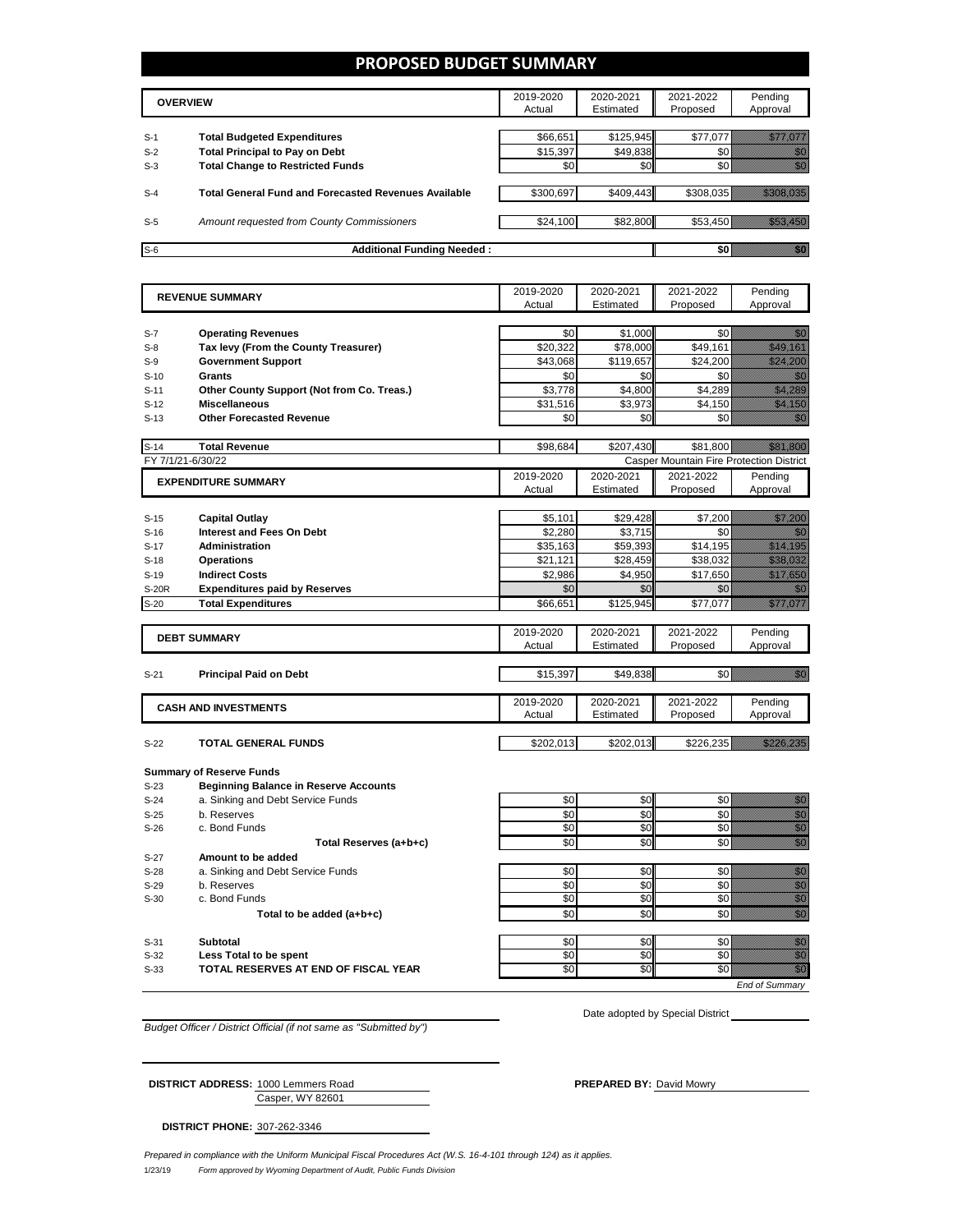# **Proposed Budget**

|                    | Casper Mountain Fire Protection District                                               |                                 |                     |                        | <b>FYE</b>            | 6/30/2022                                                                                                                                                                                                                        |
|--------------------|----------------------------------------------------------------------------------------|---------------------------------|---------------------|------------------------|-----------------------|----------------------------------------------------------------------------------------------------------------------------------------------------------------------------------------------------------------------------------|
|                    | <b>NAME OF DISTRICT/BOARD</b>                                                          |                                 |                     |                        |                       |                                                                                                                                                                                                                                  |
|                    | PROPERTY TAXES AND ASSESSMENTS                                                         |                                 |                     |                        |                       |                                                                                                                                                                                                                                  |
|                    |                                                                                        |                                 |                     |                        |                       |                                                                                                                                                                                                                                  |
|                    |                                                                                        | <b>DOA Chart</b><br>of Accounts | 2019-2020<br>Actual | 2020-2021<br>Estimated | 2021-2022<br>Proposed | Pending<br>Approval                                                                                                                                                                                                              |
| $R-1$<br>$R-1.1$   | <b>Property Taxes and Assessments Received</b><br>Tax Levy (From the County Treasurer) | 4001                            | \$20,322            | \$78,000               | \$49,161              | <u>i karajentalan pa</u>                                                                                                                                                                                                         |
| $R-1.2$            | Other County Support (see note on the right)                                           | 4005                            | \$3,778             | \$4,800                | \$4,289               | <u>tik ka</u>                                                                                                                                                                                                                    |
|                    |                                                                                        |                                 |                     |                        |                       |                                                                                                                                                                                                                                  |
|                    | <b>FORECASTED REVENUE</b>                                                              |                                 |                     |                        |                       |                                                                                                                                                                                                                                  |
|                    |                                                                                        | <b>DOA Chart</b><br>of Accounts | 2019-2020<br>Actual | 2020-2021<br>Estimated | 2021-2022<br>Proposed | Pending<br>Approval                                                                                                                                                                                                              |
| $R-2$              | <b>Revenues from Other Governments</b>                                                 |                                 |                     |                        |                       |                                                                                                                                                                                                                                  |
| $R - 2.1$          | State Aid                                                                              | 4211                            |                     | \$800                  | \$1,500               | <u> Karlingan yang berasala</u>                                                                                                                                                                                                  |
|                    | R-2.2 Additional County Aid (non-treasurer)                                            | 4237                            | \$10,583            | \$11,599               | \$12,500              | <u>e di ma</u>                                                                                                                                                                                                                   |
| $R - 2.3$<br>R-2.4 | City (or Town) Aid<br>Other (Fed Fires)                                                | 4237<br>4237                    | \$32,485            | \$107,258              | \$10,200              | <u> Kalifornia (h. 1888)</u>                                                                                                                                                                                                     |
| $R - 2.5$          | <b>Total Government Support</b>                                                        |                                 | \$43,068            | \$119,657              | \$24,200              | a katalunggal katalunggal katalunggal katalunggal katalunggal katalunggal katalunggal katalunggal katalunggal<br>Katalunggal katalunggal katalunggal katalunggal katalunggal katalunggal katalunggal katalunggal katalunggal ka  |
| $R-3$              | <b>Operating Revenues</b>                                                              |                                 |                     |                        |                       |                                                                                                                                                                                                                                  |
| R-3.1              | <b>Customer Charges</b>                                                                | 4300                            |                     |                        |                       |                                                                                                                                                                                                                                  |
| $R - 3.2$          | Sales of Goods or Services                                                             | 4300                            |                     | \$1,000                |                       |                                                                                                                                                                                                                                  |
| $R - 3.3$          | <b>Other Assessments</b>                                                               | 4503                            |                     |                        |                       |                                                                                                                                                                                                                                  |
| $R - 3.4$          | <b>Total Operating Revenues</b>                                                        |                                 | \$0                 | \$1,000                | \$0                   | en de la familie de la familie de la familie de la familie de la familie de la familie de la familie de la fam<br>De la familie de la familie de la familie de la familie de la familie de la familie de la familie de la famili |
| $R-4$              | <b>Grants</b>                                                                          |                                 |                     |                        |                       |                                                                                                                                                                                                                                  |
| $R - 4.1$          | <b>Direct Federal Grants</b>                                                           | 4201                            |                     |                        |                       |                                                                                                                                                                                                                                  |
| $R-4.3$            | R-4.2 Federal Grants thru State Agencies<br><b>Grants from State Agencies</b>          | 4201<br>4211                    |                     |                        |                       |                                                                                                                                                                                                                                  |
| $R - 4.4$          | <b>Total Grants</b>                                                                    |                                 | \$0                 | \$0                    | \$0                   | <u>i Sa</u>                                                                                                                                                                                                                      |
| $R-5$              | <b>Miscellaneous Revenue</b>                                                           |                                 |                     |                        |                       |                                                                                                                                                                                                                                  |
| $R - 5.1$          | Interest                                                                               | 4501                            | \$1,166             | \$507                  | \$500                 | <u>tik k</u>                                                                                                                                                                                                                     |
| R-5.2              | Other: Specify<br>Donations                                                            | 4500                            | \$3,082             | \$100                  | \$500                 | <u>ti ka</u>                                                                                                                                                                                                                     |
| $R-5.3$            | Other: See Additional                                                                  |                                 | \$27,268            | \$3,366                | \$3,150               | <u>ti ka</u>                                                                                                                                                                                                                     |
| $R - 5.4$          | <b>Total Miscellaneous</b>                                                             |                                 | \$31,516            | \$3,973                | \$4,150               | <u> Karlin Maria Sant</u>                                                                                                                                                                                                        |
| $R-5.5$            | <b>Total Forecasted Revenue</b>                                                        |                                 | \$74,584            | \$124,630              | \$28,350              | <u> Hillingar</u>                                                                                                                                                                                                                |
| $R-6$              | <b>Other Forecasted Revenue</b>                                                        |                                 |                     |                        |                       |                                                                                                                                                                                                                                  |
| $R-6.1$            | a. Other past due as estimated by Co. Treas.                                           | 4004                            |                     |                        |                       |                                                                                                                                                                                                                                  |
| $R-6.2$            | b. Other forecasted revenue (specify):                                                 |                                 |                     |                        |                       |                                                                                                                                                                                                                                  |
| $R-6.3$            |                                                                                        | 4500                            |                     |                        |                       |                                                                                                                                                                                                                                  |
| $R-6.4$            |                                                                                        | 4500                            |                     |                        |                       |                                                                                                                                                                                                                                  |
| $R-6.5$            |                                                                                        |                                 |                     |                        |                       |                                                                                                                                                                                                                                  |
|                    | R-6.6 Total Other Forecasted Revenue (a+b)                                             |                                 | \$0                 | \$0                    | \$0                   |                                                                                                                                                                                                                                  |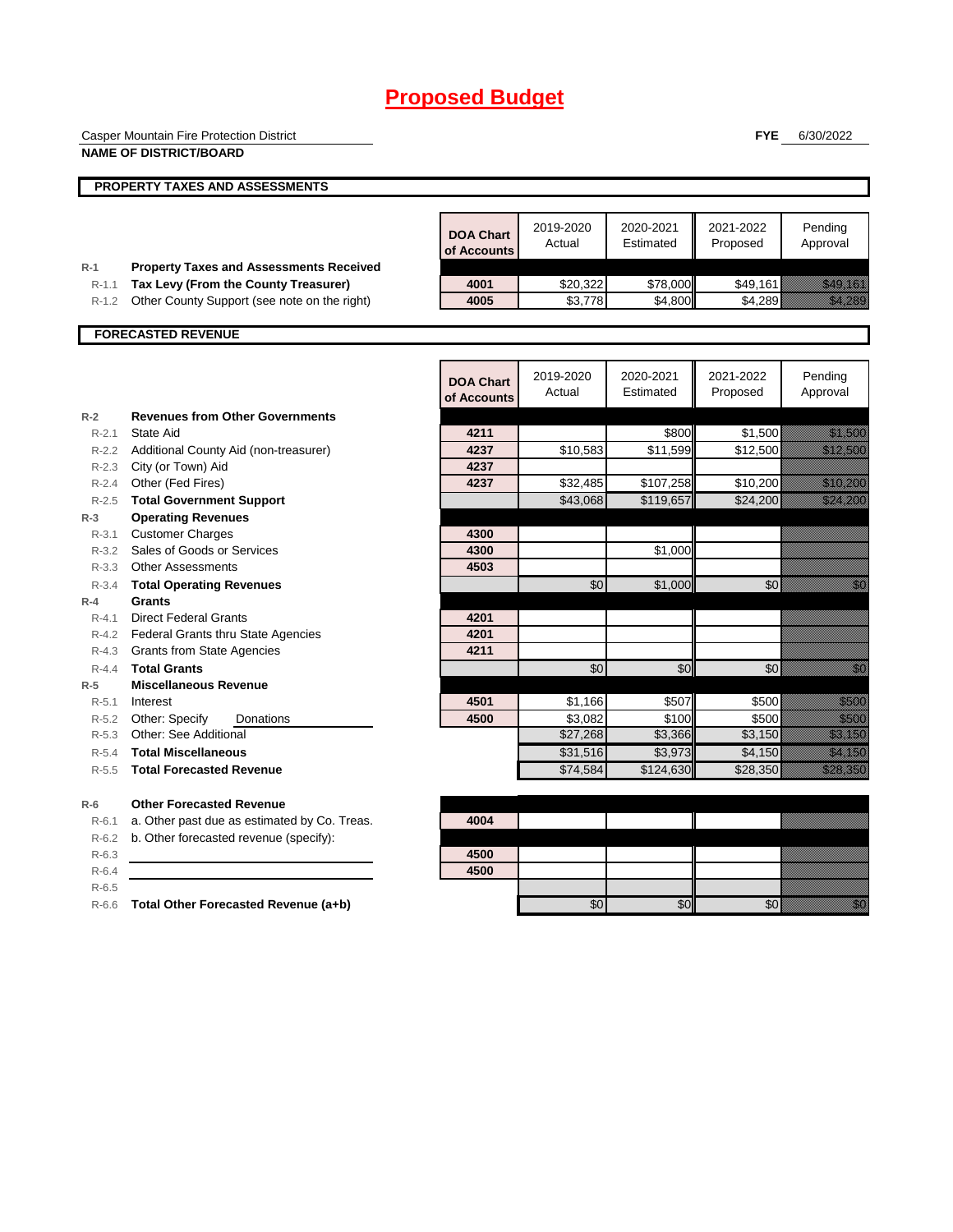#### **CAPITAL OUTLAY BUDGET**

| $E-1$     | <b>Capital Outlay</b>       |      |
|-----------|-----------------------------|------|
| $E - 1.1$ | <b>Real Property</b>        | 6201 |
| $E - 1.2$ | Vehicles                    | 6210 |
| $E-1.3$   | <b>Office Equipment</b>     | 6211 |
| $E - 1.4$ | Other (Specify)             |      |
| $E - 1.5$ | Radios                      | 6200 |
| $E-1.6$   | <b>SCBA</b>                 | 6200 |
| $E - 1.7$ |                             |      |
| $E - 1.8$ | <b>TOTAL CAPITAL OUTLAY</b> |      |
|           |                             |      |

|           |                             | <b>DOA Chart</b><br>of Accounts | 2019-2020<br>Actual | 2020-2021<br>Estimated | 2021-2022<br>Proposed | Pending<br>Approval                                                                                                   |
|-----------|-----------------------------|---------------------------------|---------------------|------------------------|-----------------------|-----------------------------------------------------------------------------------------------------------------------|
|           | <b>Capital Outlay</b>       |                                 |                     |                        |                       |                                                                                                                       |
| $E - 1.1$ | <b>Real Property</b>        | 6201                            |                     |                        |                       |                                                                                                                       |
| $E - 1.2$ | Vehicles                    | 6210                            |                     |                        |                       |                                                                                                                       |
| $E - 1.3$ | Office Equipment            | 6211                            | \$400               |                        |                       |                                                                                                                       |
| $E - 1.4$ | Other (Specify)             |                                 |                     |                        |                       |                                                                                                                       |
| $E-1.5$   | Radios                      | 6200                            | \$4,701             | \$29,428               |                       |                                                                                                                       |
| $E - 1.6$ | <b>SCBA</b>                 | 6200                            |                     |                        | \$7,200               | <u> Karlinaansa k</u>                                                                                                 |
| $E - 1.7$ |                             |                                 |                     |                        |                       |                                                                                                                       |
| $E-1.8$   | <b>TOTAL CAPITAL OUTLAY</b> |                                 | \$5,101             | \$29,428               | \$7,200               | <u>i karatanan di kacamatan di kacamatan di kacamatan di kacamatan di kacamatan di kacamatan di kacamatan di kaca</u> |
|           |                             |                                 |                     |                        |                       |                                                                                                                       |

#### **ADMINISTRATION BUDGET**

|           |                                      | <b>DOA Chart</b><br>of Accounts | 2019-2020<br>Actual | 2020-2021<br>Estimated | 2021-2022<br>Proposed | Pending<br>Approval                                                                                                                                                                                                    |
|-----------|--------------------------------------|---------------------------------|---------------------|------------------------|-----------------------|------------------------------------------------------------------------------------------------------------------------------------------------------------------------------------------------------------------------|
| $E-2$     | <b>Personnel Services</b>            |                                 |                     |                        |                       |                                                                                                                                                                                                                        |
| $E - 2.1$ | Administrator                        | 7002                            |                     |                        |                       |                                                                                                                                                                                                                        |
| $E - 2.2$ | Secretary                            | 7003                            |                     |                        |                       |                                                                                                                                                                                                                        |
| $E - 2.3$ | Clerical                             | 7004                            |                     |                        |                       |                                                                                                                                                                                                                        |
| $E - 2.4$ | Other (Specify)                      |                                 |                     |                        |                       |                                                                                                                                                                                                                        |
| $E - 2.5$ | Fed Fire Wages                       | 7005                            | \$32,485            | \$53,067               | \$10,000              | <u> Maria Barat da Barat da Barat da Barat da Barat da Barat da Barat da Barat da Barat da Barat da Barat da Bar</u>                                                                                                   |
| $E-2.6$   | Fed Fire Travel                      | 7005                            |                     | \$2,179                | \$200                 | <u>till sta</u>                                                                                                                                                                                                        |
| $E - 2.7$ |                                      |                                 |                     |                        |                       |                                                                                                                                                                                                                        |
| $E-3$     | <b>Board Expenses</b>                |                                 |                     |                        |                       |                                                                                                                                                                                                                        |
| $E - 3.1$ | Travel                               | 7011                            |                     |                        |                       |                                                                                                                                                                                                                        |
| $E - 3.2$ | Mileage                              | 7012                            |                     |                        |                       |                                                                                                                                                                                                                        |
| $E - 3.3$ | Other (Specify)                      |                                 |                     |                        |                       |                                                                                                                                                                                                                        |
| $E - 3.4$ |                                      | 7013                            |                     |                        |                       |                                                                                                                                                                                                                        |
| $E - 3.5$ |                                      | 7013                            |                     |                        |                       |                                                                                                                                                                                                                        |
| $E - 3.6$ |                                      |                                 |                     |                        |                       |                                                                                                                                                                                                                        |
| $E-4$     | <b>Contractual Services</b>          |                                 |                     |                        |                       |                                                                                                                                                                                                                        |
| $E - 4.1$ | Legal                                | 7021                            |                     |                        |                       |                                                                                                                                                                                                                        |
| $E - 4.2$ | Accounting/Auditing                  | 7022                            |                     |                        | \$800                 | <u>ti ka</u>                                                                                                                                                                                                           |
| $E - 4.3$ | Other (Specify)                      |                                 |                     |                        |                       |                                                                                                                                                                                                                        |
| $E - 4.4$ | <b>EFSA</b>                          | 7023                            | \$1,714             | \$2,822                | \$1,715               | e al compositore della compositore della compositore della compositore della compositore della compo<br>Compositore della compositore della compositore della composizione della composizione della composizione della |
| $E-4.5$   |                                      | 7023                            |                     |                        |                       |                                                                                                                                                                                                                        |
| $E-4.6$   |                                      |                                 |                     |                        |                       |                                                                                                                                                                                                                        |
| $E-5$     | <b>Other Administrative Expenses</b> |                                 |                     |                        |                       |                                                                                                                                                                                                                        |
| $E - 5.1$ | <b>Office Supplies</b>               | 7031                            | \$894               | \$1,250                | \$1,000               | a katika katika katika katika katika katika alifuwa alifuwa alifuwa alifuwa alifuwa alifuwa alifuwa alifuwa a<br>Marejeo                                                                                               |
| $E-5.2$   | Office equipment, rent & repair      | 7032                            |                     |                        | \$100                 | <u>ti ka</u>                                                                                                                                                                                                           |
| $E - 5.3$ | Education                            | 7033                            |                     |                        | \$300                 | <u>till Sa</u>                                                                                                                                                                                                         |
| $E - 5.4$ | Registrations                        | 7034                            |                     |                        |                       |                                                                                                                                                                                                                        |
| $E - 5.5$ | Other (Specify)                      |                                 |                     |                        |                       |                                                                                                                                                                                                                        |
| $E - 5.6$ | Advertising                          | 7035                            | \$70                | \$75                   | \$80                  | <u>i k</u>                                                                                                                                                                                                             |
| $E - 5.7$ |                                      | 7035                            |                     |                        |                       |                                                                                                                                                                                                                        |
| $E - 5.8$ |                                      |                                 |                     |                        |                       |                                                                                                                                                                                                                        |
| $E-6$     | <b>TOTAL ADMINISTRATION</b>          |                                 | \$35,163            | \$59,393               | \$14,195              | <u>izi ku</u>                                                                                                                                                                                                          |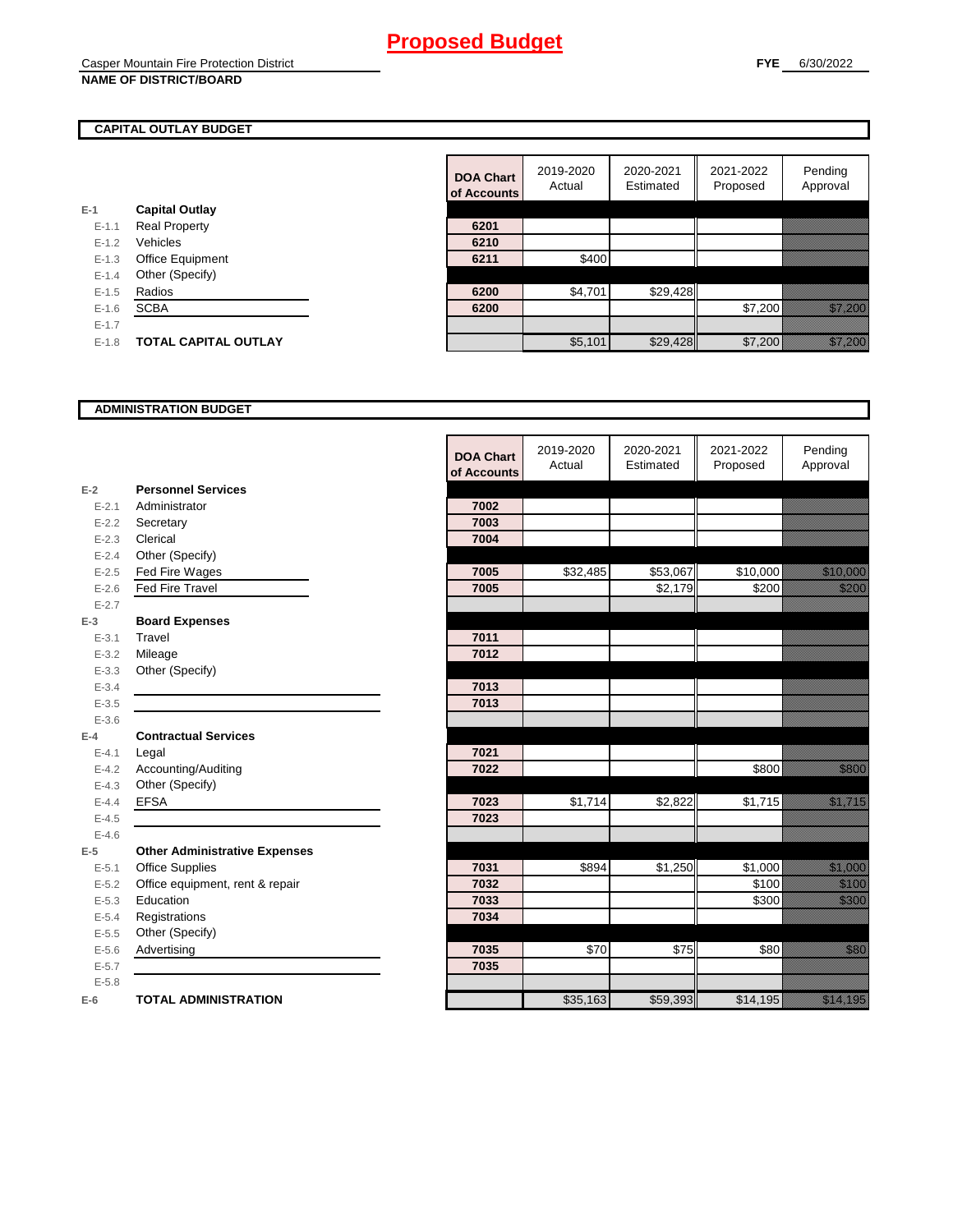#### **OPERATIONS BUDGET**

|                      |                                                                      | <b>DOA Chart</b><br>of Accounts | 2019-2020<br>Actual | 2020-2021<br>Estimated | 2021-2022<br>Proposed | Pending<br>Approval                                                                                                                                                                                                                                                                                                                                      |
|----------------------|----------------------------------------------------------------------|---------------------------------|---------------------|------------------------|-----------------------|----------------------------------------------------------------------------------------------------------------------------------------------------------------------------------------------------------------------------------------------------------------------------------------------------------------------------------------------------------|
| $E-7$                | <b>Personnel Services</b>                                            |                                 |                     |                        |                       |                                                                                                                                                                                                                                                                                                                                                          |
| $E - 7.1$            | <b>Wages--Operations</b>                                             | 7202                            |                     |                        |                       |                                                                                                                                                                                                                                                                                                                                                          |
| $E - 7.2$            | <b>Service Contracts</b>                                             | 7203                            |                     |                        |                       |                                                                                                                                                                                                                                                                                                                                                          |
| $E - 7.3$            | Other (Specify)                                                      |                                 |                     |                        |                       |                                                                                                                                                                                                                                                                                                                                                          |
| $E - 7.4$            |                                                                      | 7204                            |                     |                        |                       |                                                                                                                                                                                                                                                                                                                                                          |
| $E - 7.5$            |                                                                      | 7204                            |                     |                        |                       |                                                                                                                                                                                                                                                                                                                                                          |
| $E - 7.6$            |                                                                      |                                 |                     |                        |                       |                                                                                                                                                                                                                                                                                                                                                          |
| $E-8$                | <b>Travel</b>                                                        |                                 |                     |                        |                       |                                                                                                                                                                                                                                                                                                                                                          |
| $E - 8.1$            | Mileage                                                              | 7211                            |                     |                        |                       |                                                                                                                                                                                                                                                                                                                                                          |
| $E - 8.2$            | Other (Specify)                                                      |                                 |                     |                        |                       |                                                                                                                                                                                                                                                                                                                                                          |
| $E - 8.3$            | PER DIEM                                                             | 7212                            |                     |                        | \$1,800               | <u> Hillian Sa</u>                                                                                                                                                                                                                                                                                                                                       |
| $E - 8.4$            |                                                                      | 7212                            |                     |                        |                       |                                                                                                                                                                                                                                                                                                                                                          |
| $E - 8.5$            |                                                                      |                                 |                     |                        |                       |                                                                                                                                                                                                                                                                                                                                                          |
| $E-9$                | <b>Operating supplies (List)</b><br>Fed/State Fire fuel              |                                 |                     |                        |                       |                                                                                                                                                                                                                                                                                                                                                          |
| $E - 9.1$            |                                                                      | 7220<br>7220                    | \$70                | \$816                  |                       |                                                                                                                                                                                                                                                                                                                                                          |
| $E - 9.2$            | Vehicle Equipment & Repairs                                          |                                 | \$3,524<br>\$52     | \$9,613<br>\$168       | \$23,650              | <u> Karlingan Sa</u><br><u> Kalifornia (h. 1878).</u><br>NGC 1882 NASA EXTERNAL EXTREMENTAL EXTREMENTAL E POPULATIVE POPULATIVE POPULATIVE POPULATIVE POPULATIVE POPUL                                                                                                                                                                                   |
| $E - 9.3$            | Fire Equipment & repairs                                             | 7220<br>7220                    |                     |                        | \$2,472               |                                                                                                                                                                                                                                                                                                                                                          |
| $E - 9.4$            |                                                                      |                                 |                     |                        |                       |                                                                                                                                                                                                                                                                                                                                                          |
| $E - 9.5$            |                                                                      |                                 |                     |                        |                       |                                                                                                                                                                                                                                                                                                                                                          |
| $E-10$<br>$E - 10.1$ | <b>Program Services (List)</b><br>Active 911                         | 7230                            | \$312               | \$312                  | \$360                 | <u>till fra</u>                                                                                                                                                                                                                                                                                                                                          |
| $E-10.2$             | WY State Firemans dues                                               | 7230                            | \$75                | \$75                   | \$75                  |                                                                                                                                                                                                                                                                                                                                                          |
|                      | <b>WYDOT Radio</b>                                                   | 7230                            |                     |                        | \$1,500               | en de la familie de la familie de la familie de la familie de la familie de la familie de la familie de la fam<br>Estat de la familie de la familie de la familie de la familie de la familie de la familie de la familie de la<br><u>tion and the contract of the contract of the contract of the contract of the contract of the contract of the c</u> |
| $E-10.3$<br>$E-10.4$ | <b>BLM Dispatch</b>                                                  | 7230                            |                     |                        | \$175                 | a katika katika katika katika katika katika alifuwa alifuwa alifuwa alifuwa alifuwa alifuwa alifuwa alifuwa a<br>Katika katika katika katika katika katika katika katika katika katika katika katika katika katika katika katik                                                                                                                          |
| $E-10.5$             |                                                                      |                                 |                     |                        |                       |                                                                                                                                                                                                                                                                                                                                                          |
| $E-11$               |                                                                      |                                 |                     |                        |                       |                                                                                                                                                                                                                                                                                                                                                          |
| $E-11.1$             | <b>Contractual Arrangements (List)</b><br><b>Informational Kiosk</b> | 7400                            | \$9,296             | \$11,463               |                       |                                                                                                                                                                                                                                                                                                                                                          |
| $E-11.2$             |                                                                      | 7400                            |                     |                        |                       |                                                                                                                                                                                                                                                                                                                                                          |
| $E-11.3$             |                                                                      | 7400                            |                     |                        |                       |                                                                                                                                                                                                                                                                                                                                                          |
| $E-11.4$             |                                                                      | 7400                            |                     |                        |                       |                                                                                                                                                                                                                                                                                                                                                          |
| $E-11.5$             |                                                                      |                                 |                     |                        |                       |                                                                                                                                                                                                                                                                                                                                                          |
| $E-12$               | <b>Other operations (Specify)</b>                                    |                                 |                     |                        |                       |                                                                                                                                                                                                                                                                                                                                                          |
| $E-12.1$             | Station maint & repairs                                              | 7450                            | \$1,119             | \$675                  | \$2,500               | <u>till andre sta</u>                                                                                                                                                                                                                                                                                                                                    |
| $E-12.2$             | Website hosting & domain                                             | 7450                            | \$169               | \$173                  | \$150                 | <u>ti ka</u>                                                                                                                                                                                                                                                                                                                                             |
| $E-12.3$             | <b>Utilities</b>                                                     | 7450                            | \$6,504             | \$5,164                | \$5,350               | <u> Kalifornia (</u>                                                                                                                                                                                                                                                                                                                                     |
| $E-12.4$             |                                                                      | 7450                            |                     |                        |                       |                                                                                                                                                                                                                                                                                                                                                          |
| $E-12.5$             |                                                                      |                                 |                     |                        |                       |                                                                                                                                                                                                                                                                                                                                                          |
| $E-13$               | <b>TOTAL OPERATIONS</b>                                              |                                 | \$21,121            | \$28,459               | \$38,032              | <u>esta tarte</u>                                                                                                                                                                                                                                                                                                                                        |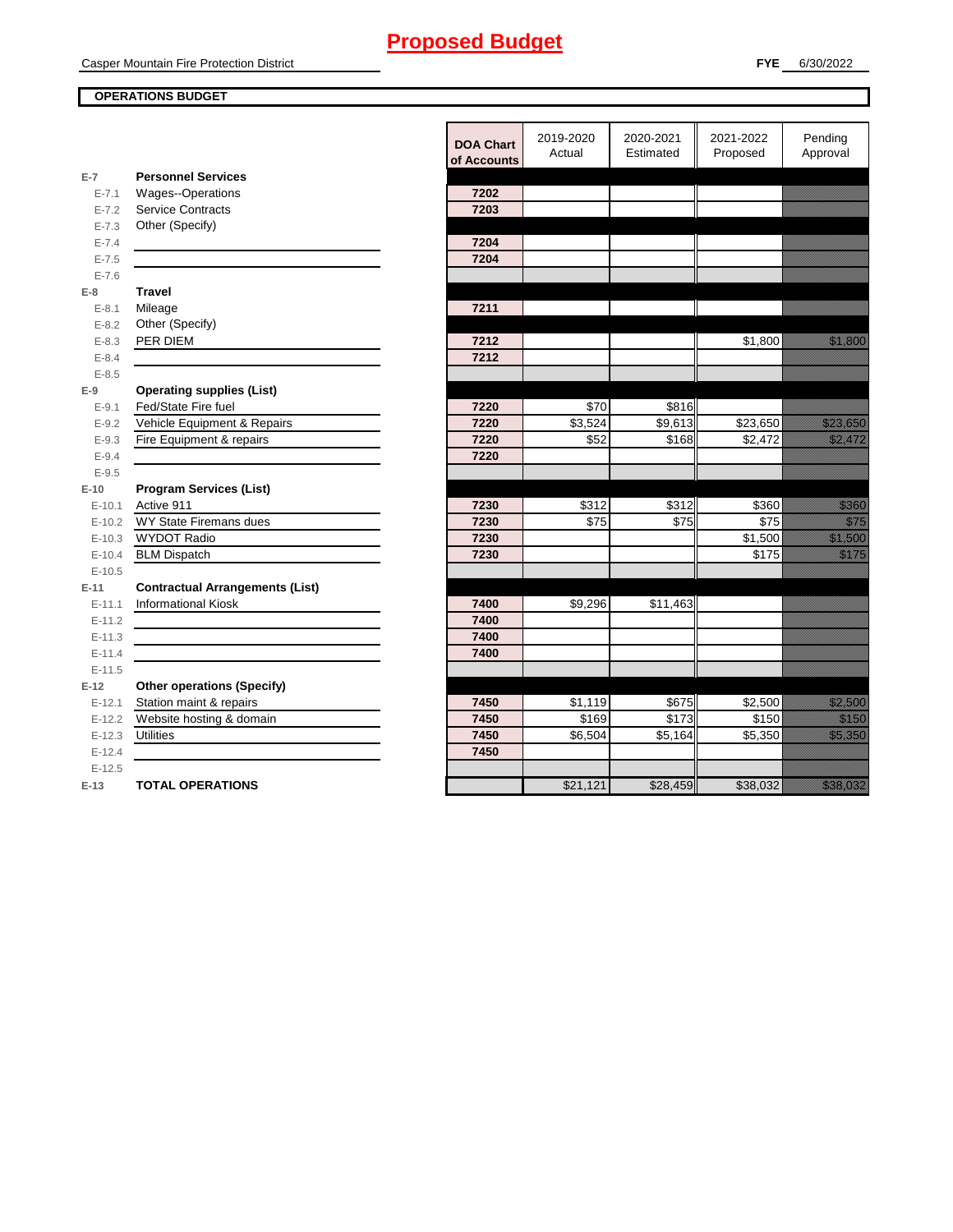# **Proposed Budget**

#### **INDIRECT COSTS BUDGET**

|          |                              | <b>DOA Chart</b><br>of Accounts | 2019-2020<br>Actual | 2020-2021<br>Estimated | 2021-2022<br>Proposed | Pending<br>Approval                                             |
|----------|------------------------------|---------------------------------|---------------------|------------------------|-----------------------|-----------------------------------------------------------------|
| $E-14$   | Insurance                    |                                 |                     |                        |                       |                                                                 |
| $E-14.1$ | Liability                    | 7502                            |                     |                        | \$2,000               | <u>in Marija Saraja</u>                                         |
| $E-14.2$ | Buildings and vehicles       | 7503                            |                     | \$1,850                | \$12,500              | <u> Kalifornia (h. 1888).</u><br>Naskiĝis de la Roma (h. 1888). |
| $E-14.3$ | Equipment                    | 7504                            |                     |                        |                       |                                                                 |
| $E-14.4$ | Other (Specify)              |                                 |                     |                        |                       |                                                                 |
| $E-14.5$ |                              | 7505                            |                     |                        |                       |                                                                 |
| $E-14.6$ |                              | 7505                            |                     |                        |                       |                                                                 |
| $E-14.7$ |                              |                                 |                     |                        |                       |                                                                 |
| $E-15$   | Indirect payroll costs:      |                                 |                     |                        |                       |                                                                 |
| $E-15.1$ | FICA (Social Security) taxes | 7511                            |                     |                        |                       |                                                                 |
| $E-15.2$ | <b>Workers Compensation</b>  | 7512                            |                     |                        |                       |                                                                 |
| $E-15.3$ | <b>Unemployment Taxes</b>    | 7513                            |                     |                        |                       |                                                                 |
| $E-15.4$ | Retirement                   | 7514                            | \$2,986             | \$3,100                | \$3,150               | <u>tionalisti</u>                                               |
| $E-15.5$ | <b>Health Insurance</b>      | 7515                            |                     |                        |                       |                                                                 |
| $E-15.6$ | Other (Specify)              |                                 |                     |                        |                       |                                                                 |
| $E-15.7$ |                              | 7516                            |                     |                        |                       |                                                                 |
| $E-15.8$ |                              | 7516                            |                     |                        |                       |                                                                 |
| $E-15.9$ |                              |                                 |                     |                        |                       |                                                                 |
| $E-17$   | <b>TOTAL INDIRECT COSTS</b>  |                                 | \$2,986             | \$4,950                | \$17,650              | <u> Karl Sara</u>                                               |

#### **DEBT SERVICE BUDGET**

|         |                           | <b>DOA Chart</b><br>of Accounts | 2019-2020<br>Actual | 2020-2021<br>Estimated | 2021-2022<br>Proposed | Pending<br>Approval |
|---------|---------------------------|---------------------------------|---------------------|------------------------|-----------------------|---------------------|
|         | <b>Debt Service</b>       |                                 |                     |                        |                       |                     |
| $D-1.1$ | Principal                 | 6401                            | \$15,397            | \$49,838               |                       |                     |
| $D-1.2$ | Interest                  | 6410                            | \$2,230             | \$3,440                |                       |                     |
| $D-1.3$ | Fees                      | 6420                            | \$50                | \$275                  | \$0                   |                     |
|         | <b>TOTAL DEBT SERVICE</b> |                                 | \$17,677            | \$53,553               | \$0                   | <u>film</u>         |

**D-1 Debt Service**

D-1.1 **Principal** 

D-1.2 **Interest** 

**D-2 TOTAL DEBT SERVICE**